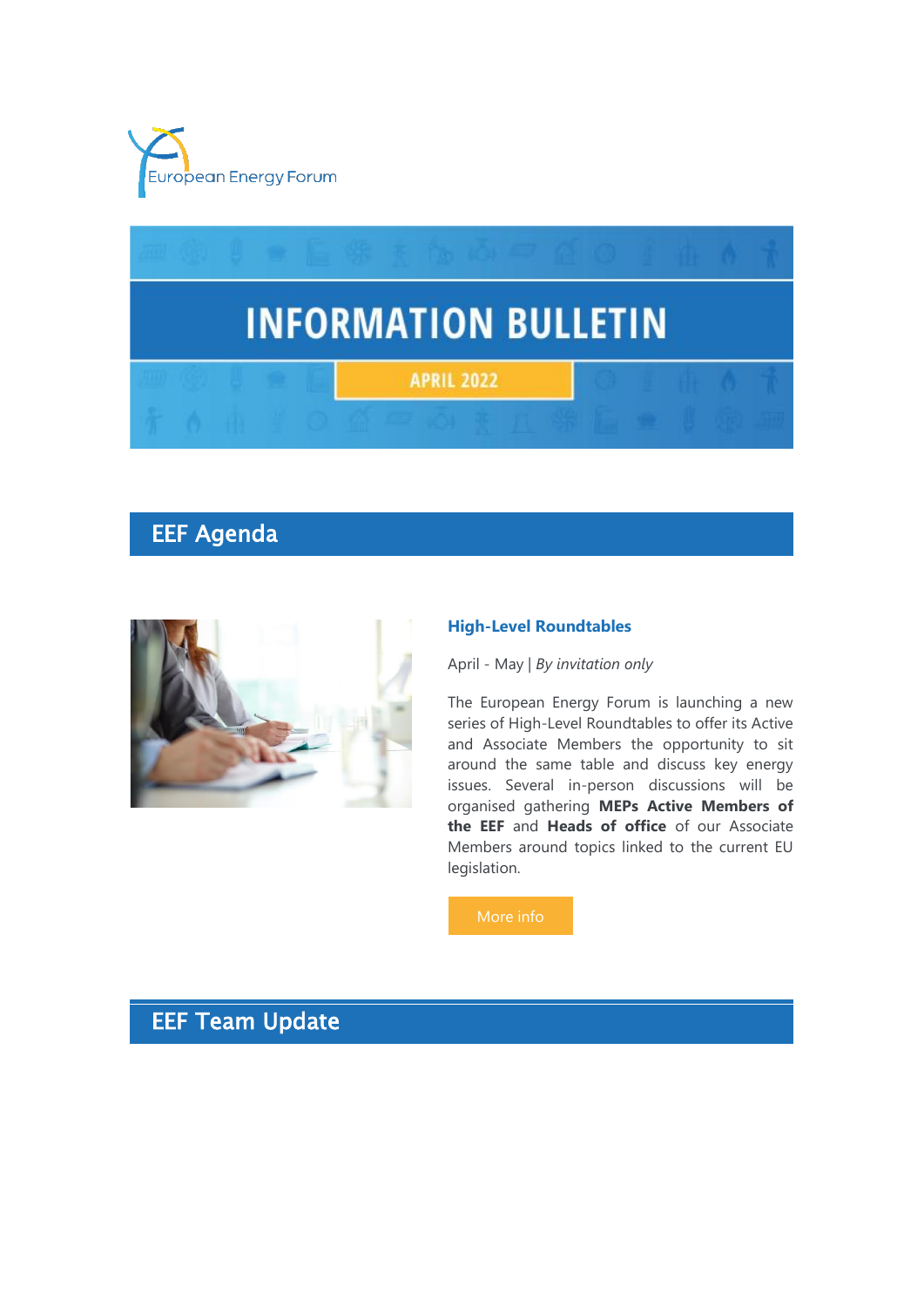

#### **Welcome to Camilla!**

Camilla has recently joined our team for a 2-month internship under the Erasmus+ programme.

She is currently enrolled in the Master Programme of "International Relations and European Studies" at the University of Florence. Her main fields of interest are the sustainable energy transition and the policies the EU has been adopting in this regard. Besides, she is also passionate about the cybersecurity aspects of the energy sector.

We wish her a fruitful experience in the energy world!

# EEF Past Online Events



### **Permitting procedures & renewables deployment: how to overcome barriers?**

15 March

**Deputy-Director General for Energy Ms Wörsdörfer** joined the EEF for a discussion on how to overcome the main obstacles to renewables deployment chaired by the **EEF President MEP Jerzy Buzek**. The topic was developed in light of the developments in Ukraine, which underlined the urgent need for EU energy independence.



### **An exchange of views on the second EU Taxonomy Delegated Act**

#### 3 March

In view of the vote in the European Parliament, the **EEF President MEP Jerzy Buzek** and **MEPs Members of the EEF** held an exchange on the second Taxonomy Delegated Act with industry representatives from the sectors covered, gas and nuclear. The discussion offered mid- and long-term look at the EU Taxonomy.

[Read more](https://7n8k7.r.a.d.sendibm1.com/mk/cl/f/ZtF10KgDzuOb07hFIte6fkWty5RRR1ZMWVbNj3efvQd3wvylDG8BhKjLoJfwfmBDbWd4mxcQD2hg13r473ahU30-H3TElbojtUsl5d65eYcgvYQdTAed6lhENV5_mqqzYb6nSjvTjbJB5WQpfZ4GSCOKvD7ZHadyIsHHJDFZ9LY6gWfiFp4ea3L0DQ2-_MBeyV2wWM5nGASISDzE5gFyJI3gu1iUyeP9_4Ldo1_XKE4AvxeTDpwR3HjO-hVGg4zNolOjgaKtHpnpC662HgaWwA)